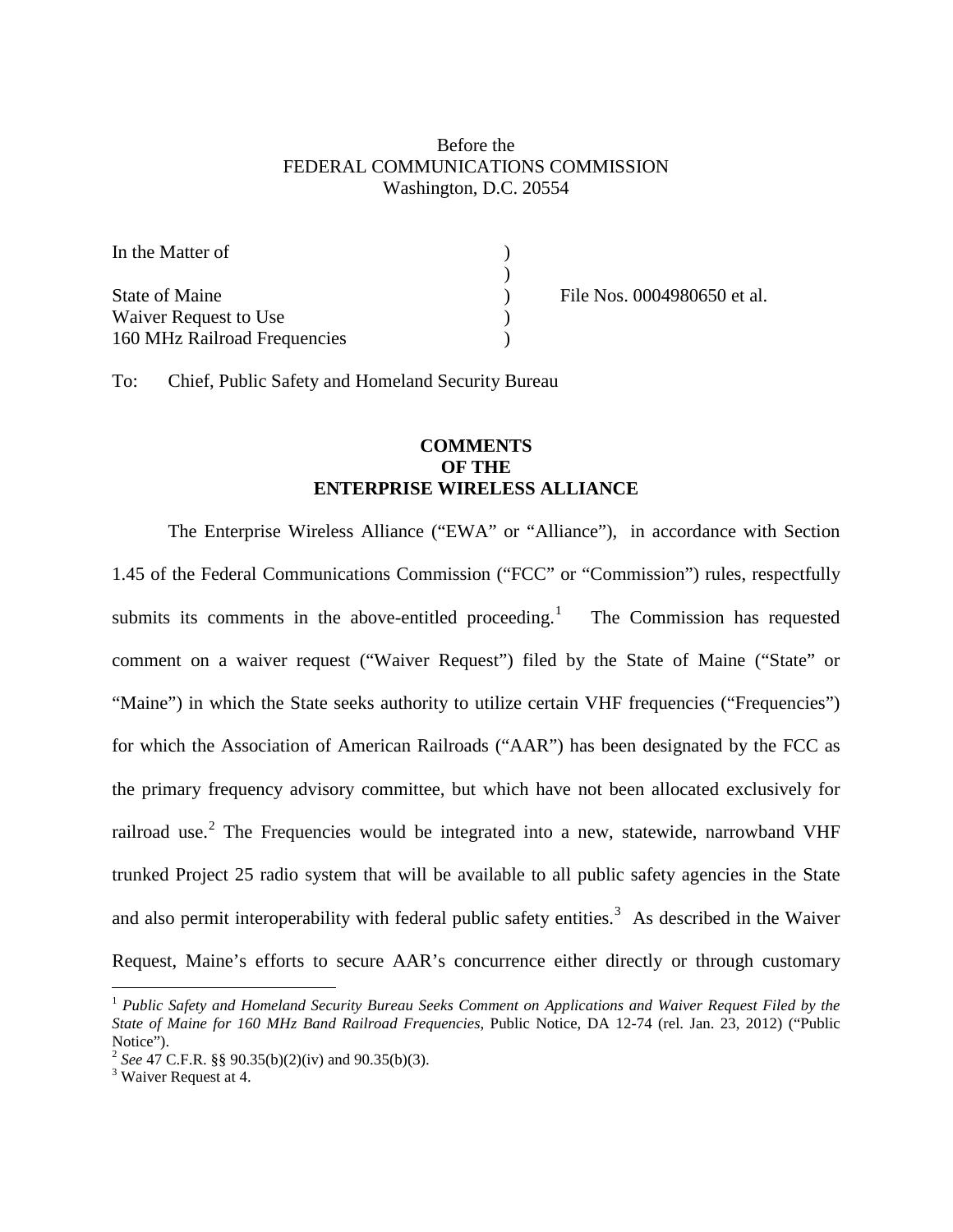frequency coordination procedures to permit the use of the Frequencies by the State have been unsuccessful. [4](#page-1-0)

EWA supports the State's Waiver Request. Maine has demonstrated that it has exhausted all reasonable alternatives for meeting its defined communications requirements and that a grant of its request would serve the public interest. However, as the Commission has recognized,<sup>[5](#page-1-1)</sup> there is a broader issue raised in the Waiver Request that also warrants consideration. Specifically, as the available spectrum for Private Land Mobile Radio ("PLMR") systems becomes increasingly encumbered, how should channel exclusivity be defined and to what extent should applicants consider the use of shared rather than exclusive channel assignments for certain applications, particularly in light of trunked system technologies that can promote greater spectrum sharing among licensees without jeopardizing operational objectives?

#### **I. INTRODUCTION**

EWA is a national trade association representing business enterprises, wireless sales and service providers, hardware and software system vendors, and technology manufacturers. The Alliance also is a Federal Communications Commission ("FCC")-certified frequency advisory committee ("FAC") that has processed in excess of 10,000 FCC licensing application preparation, frequency selection and certification transactions annually. EWA is a member of the Land Mobile Communications Council ("LMCC"), an association of organizations representing virtually all users of PLMR systems. The LMCC member organizations include all FACs, thereby enabling LMCC to provide a forum for consideration of spectrum management policies and related matters that affect the frequency coordination process. As a FAC and on

<span id="page-1-1"></span><span id="page-1-0"></span> $^{4}$  *Id.* at 8-9.<br><sup>5</sup> Public Notice at 2.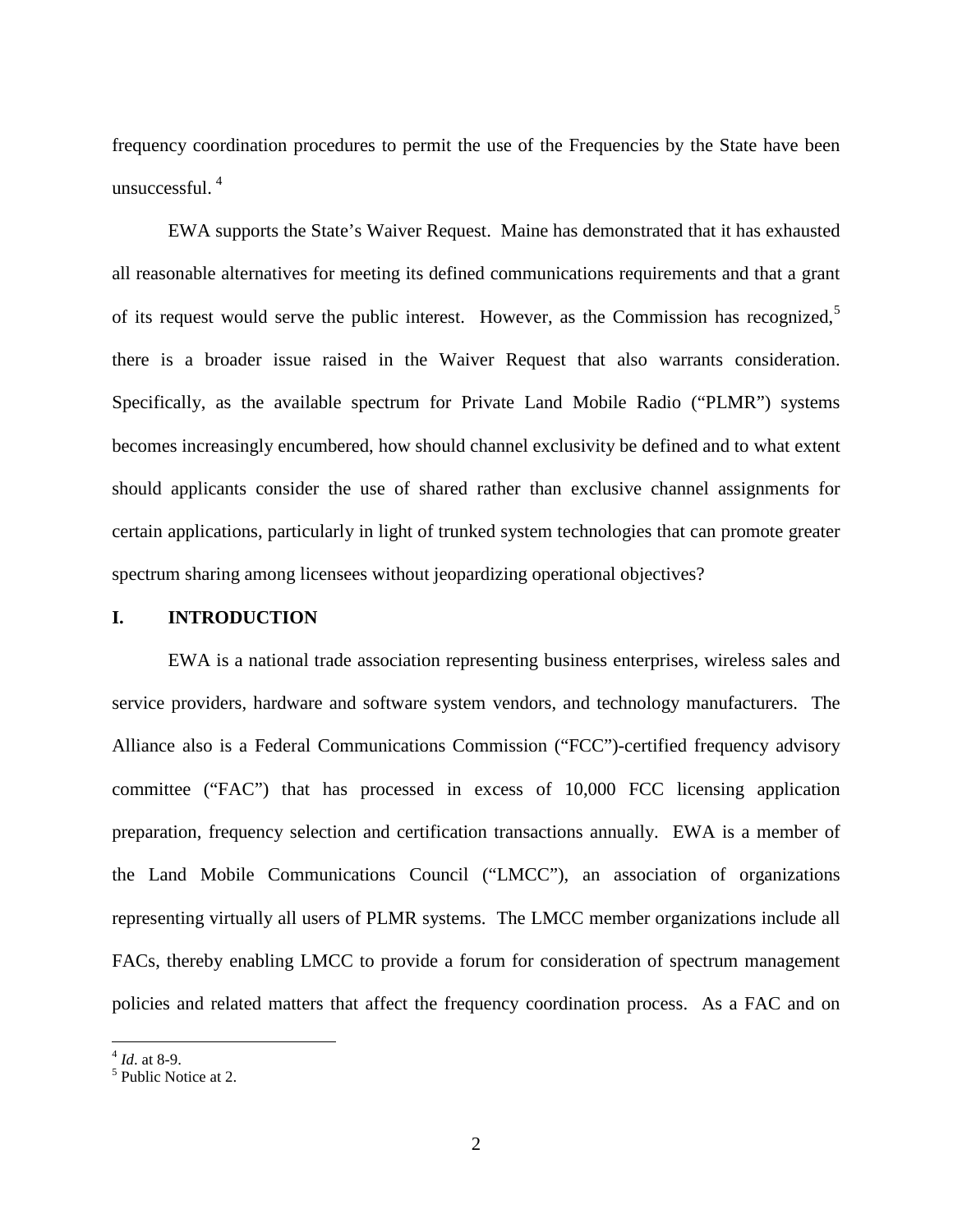behalf of its business, industrial and commercial members, the Alliance has a profound interest in the matters raised in the Waiver Request.

# **II. THE AVAILABILITY OF THE FREQUENCIES REQUESTED BY THE STATE MUST BE EVALUATED BASED ON THE SAME CRITERIA AS OTHER SPECTRUM ALTERNATIVES AND NOT RESERVED FOR FUTURE RAILROAD USE**

In its Waiver Request, Maine details the efforts it has made to secure VHF channels for its proposed system.<sup>[6](#page-2-0)</sup> It explains that it has "mined [the Public Safety Pool for VHF channels]... to the maximum extent possible under relevant frequency coordination policies, good engineering practices, and FCC rules."<sup>[7](#page-2-1)</sup> Having exhausted that spectrum source, its equipment vendor purchased Part 22 VHF licenses for assignment to the State, the State initiated discussions with the National Telecommunications and Information Administration ("NTIA") and is exploring the use of certain Federal Government spectrum, and the State worked with EWA to secure VHF channels from the Industrial/Business ("I/B") Pool via waiver.<sup>[8](#page-2-2)</sup> Some of the frequencies were from the general I/B Pool while others required concurrence from the American Automobile Association ("AAA") or the Utilities Telecom Council ("UTC"). Clearly, many parties have demonstrated a commitment to working with the State in an effort to satisfy its requirements.

<span id="page-2-0"></span><sup>&</sup>lt;sup>6</sup> The Waiver Request rests on the predicate that the State cannot use either 700 MHz or 800 MHz spectrum of which there presumably is a plentiful supply for public safety applicants in the proposed service area. *See* Waiver Request at 4-6. While EWA understands the considerations that have caused the State to reach that conclusion, waiver relief is more problematic when there is available spectrum that has been allocated specifically for the applicant's eligibility category.

<span id="page-2-1"></span> $7^{\text{th}}$  Waiver Request at 6.

<span id="page-2-2"></span><sup>8</sup> *Id*. at 7.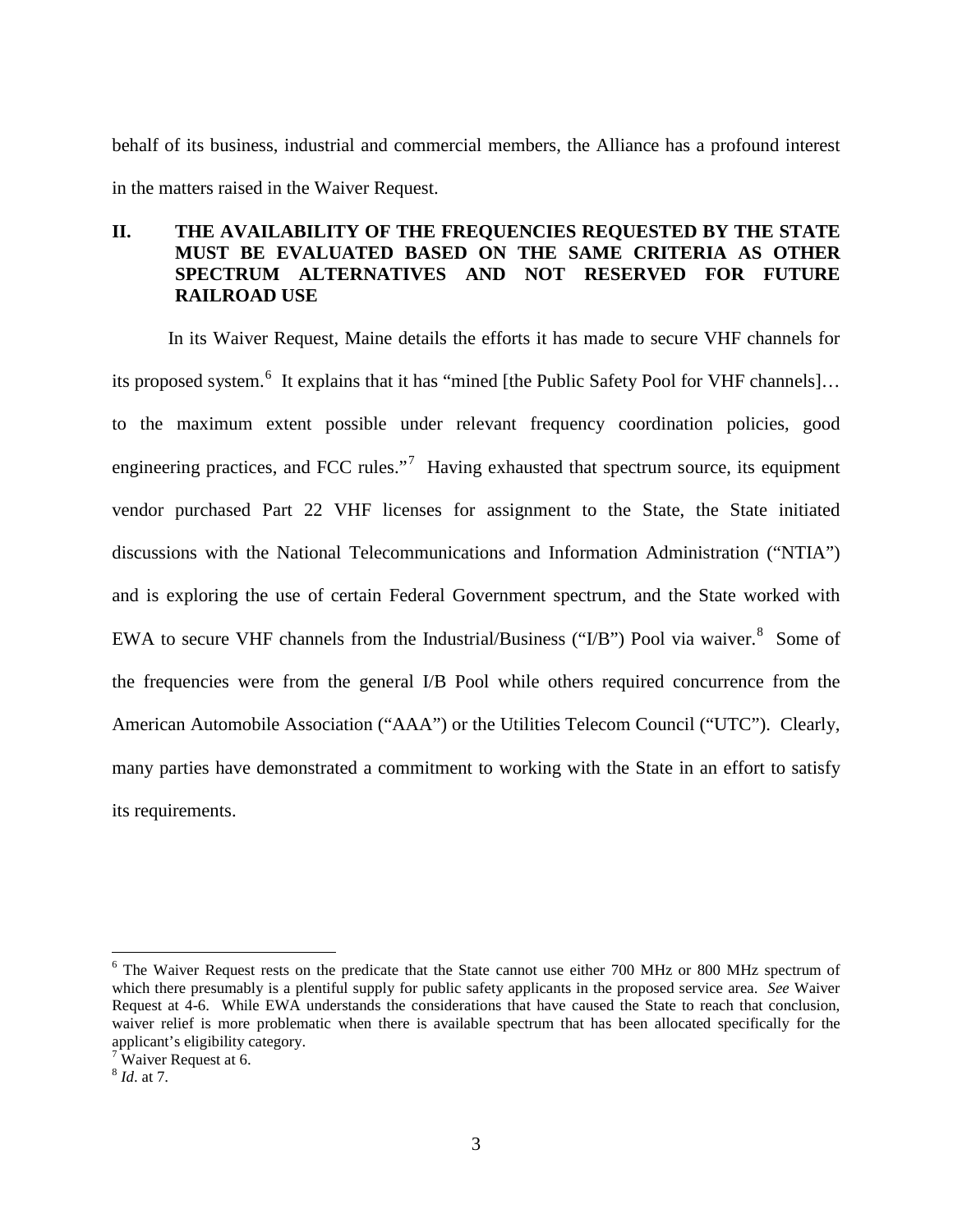By contrast, according to the Waiver Request, AAR has been entirely intransigent with regard to Maine's proposed use of frequencies designated as  $LR^9$  $LR^9$  for which AAR's concurrence is required. Rather than evaluating the State's request on the site-by-site, frequency-byfrequency basis that is the foundation of responsible Part 90 coordination, AAR rejected the request based on the inaccurate observation that the State is "ineligible to use LR frequencies per 90.35(a)(5). $10^{10}$  $10^{10}$  This conclusion is directly at odds with the FCC's express determination in 2007 in response to a proposal to bundle all VHF LR spectrum into a single geographic license to be held by AAR.<sup>[11](#page-3-2)</sup> While acknowledging the complexity of narrowbanding the nation's VHF railway communications systems, in the 2007 Order the FCC stated the following:

It thus appears that grant of AAR's Petition would in effect remove the LR channels from the I/B Pool, and reserve them for the exclusive use of the railroad industry….[T]he proposed geographic area license is directly at odds with the fundamental principle of shared spectrum use in the PLMR bands below 512  $MHz.<sup>12</sup>$  $MHz.<sup>12</sup>$  $MHz.<sup>12</sup>$ 

Given this unequivocal FCC position, AAR's contention that it need not even consider the State's request because Maine is not eligible to use LR frequencies cannot be credited.

Apparently AAR also has relied on a footnote in the 2007 Order suggesting that it could deny concurrence if a particular request "would thwart implementation of the new [narrowband] railroad channel plan."<sup>[13](#page-3-4)</sup> But such a denial presumes a site- and frequency-specific analysis of a proposed operation. It does not permit a unilateral determination that the use of any VHF LR frequency at any location in the United States would be inconsistent with the railroad industry's

<span id="page-3-0"></span><sup>&</sup>lt;sup>9</sup> *See* 47 C.F.R. § 90.35.<br><sup>10</sup> Waiver Request at 8.

<span id="page-3-1"></span>

<span id="page-3-2"></span><sup>&</sup>lt;sup>11</sup> In the Matter of Association of American Railroads, *Order*, FCC File Nos. 0002282007 et al., 22 FCC Rcd 1304 (2007) ("2007 Order").

<span id="page-3-3"></span><sup>12</sup> *Id*. at ¶¶ 8-9. <sup>13</sup> *Id*. at n. 36.

<span id="page-3-4"></span>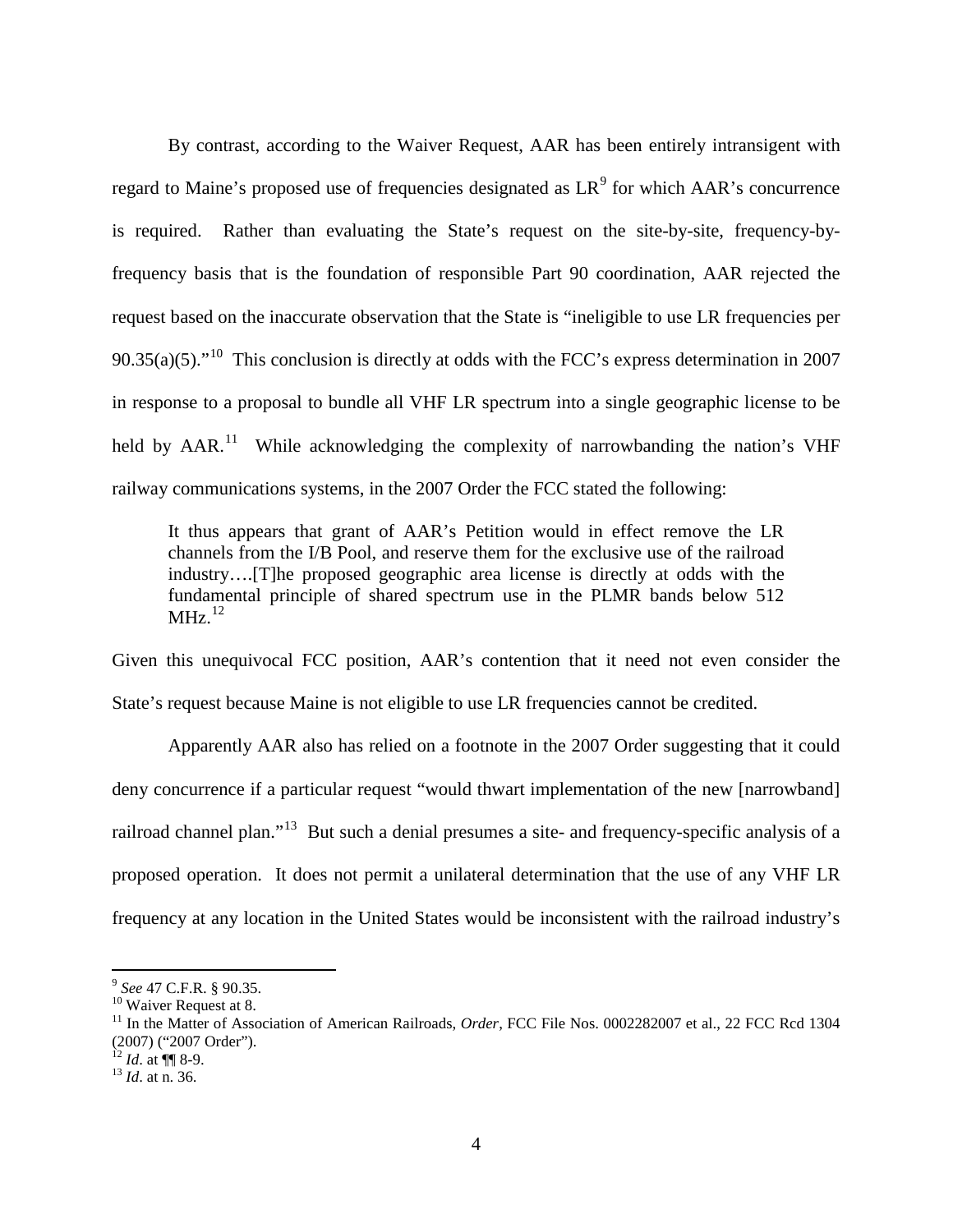migration to narrowband operation. It is now only ten months from the date by which all railroad VHF operations, like the operations of other Part 90 licensees, must satisfy the longstanding narrowband requirement set out in FCC Rule Section 90.209(b). In its request that resulted in the 2007 Order, AAR stated that the railroad industry had adopted a channel plan to achieve compliance with that requirement.<sup>14</sup> The plan itself was dated 1999 and AAR's reference to it was in 2005. Surely more than 12 years after creation of that plan, seven years after identifying it as the blueprint for narrowband conversion, and less than one year before the mandatory transition to narrowband, AAR should be in a position to determine whether concurrence with the State's request would, in fact, adversely affect implementation of the railroad industry's narrowband conversion. Assuming Maine's information is correct, that task should be simplified substantially by the fact that there are no Class I railroads and only a small number of short lines that operate in the State.<sup>[15](#page-4-1)</sup> The likelihood that new railroad operations will be deployed within the State of Maine seems extremely remote and, in any event, the possibility that the "unborn applicant" might someday emerge simply cannot form the basis for sound spectrum management decisions or responsible frequency coordination today.

<span id="page-4-1"></span><span id="page-4-0"></span><sup>&</sup>lt;sup>14</sup> In that same filing, AAR analogized its VHF proposal to a previous request that prompted the FCC to authorize AAR as the exclusive licensee of six 900 MHz channel pairs to be used for specific, nationwide critical train operations. *See* In Re Petition of the Association of American Railroads for Modification of Licenses for Use in Advanced Train Control Systems and Positive Train Control Systems, *Order*, 16 FCC Rcd 3078 (2001). Since the Class I railroads have selected 220 MHz for Positive Train Control ("PTC") operations and other transit entities also plan to deploy PTC in the 216-222 MHz bands, the FCC may wish to seek clarification about how that exclusive allocation is being utilized, or whether it is remains necessary to support future railroad wireless purposes given the railroad industry's spectrum planning efforts at 160 MHz and 220 MHz. *See Public Notice*, Wireless Telecommunications Bureau Seeks Comment on Spectrum Needs for the Implementation of the Positive Train Control Provisions of the Rail Safety Improvement Act of 2008, WT Docket No. 11-79, 26 FCC Rcd 6704 (2011). <sup>15</sup> Waiver Request at 8.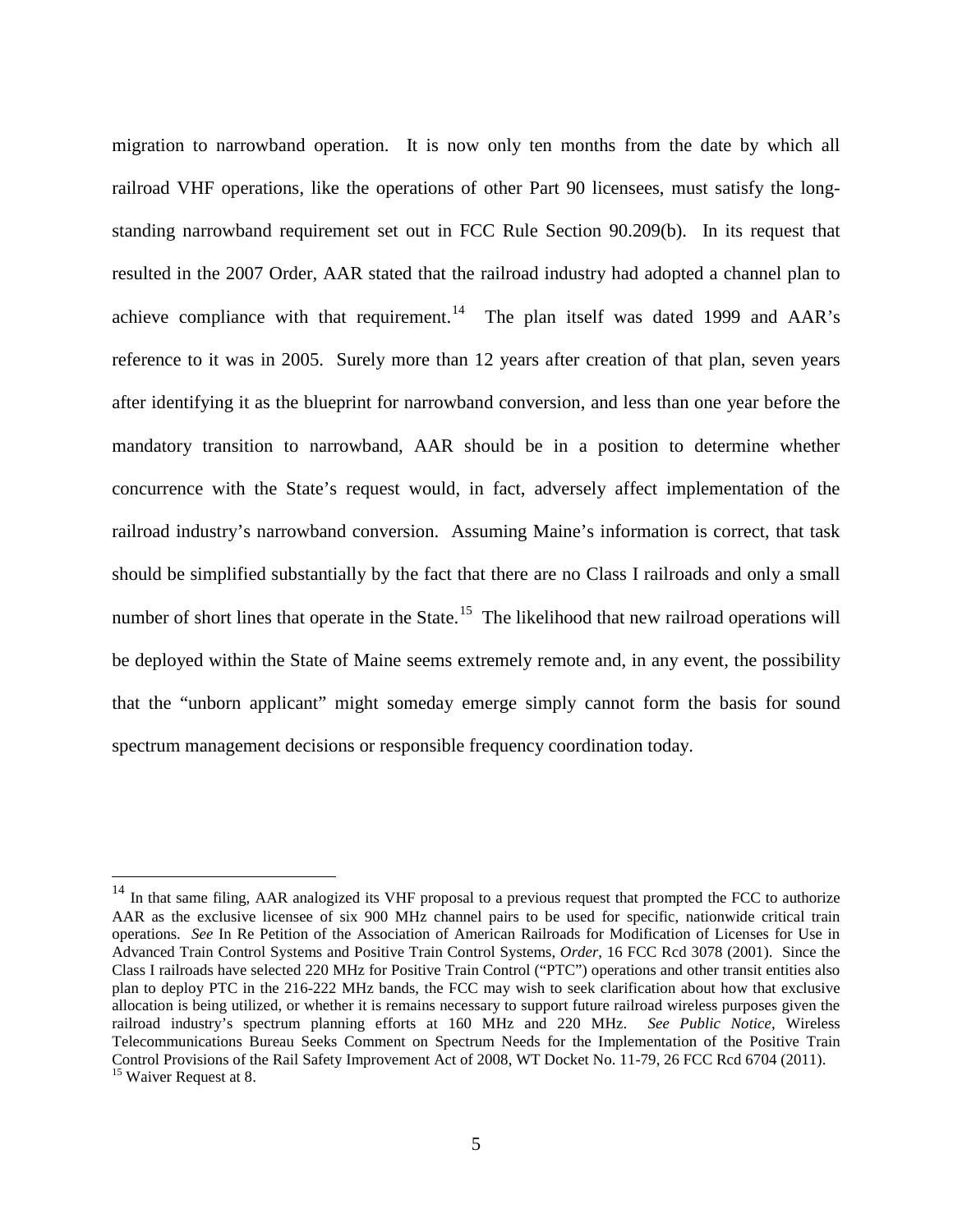For these reasons, EWA agrees with the State that the FCC should authorize Maine's use of the Frequencies<sup>[16](#page-5-0)</sup> absent an AAR determination that a particular Frequency(s) is unavailable at a specific site based on the requirements of FCC Rule Section 90.187. Additionally, however, the State's request has highlighted a critical fact in the PLMR spectrum environment. The American Association of State Highway and Transportation Officials ("AASHTO"), Maine's Public Safety FAC, has certified, and EWA does not doubt, that there are not sufficient VHF Public Safety frequencies to meet the State's needs "under relevant frequency coordination policies, good engineering practices, and FCC rules."[17](#page-5-1) Even recognizing that most public safety systems in the State operate in this band, <sup>[18](#page-5-2)</sup> it nonetheless is sobering that the sixteen counties and other municipalities in one of the most sparsely populated states in the nation have entirely exhausted that spectrum resource such that even a narrowband system cannot be fully accommodated.

Thus, the Commission has raised a critical point in questioning whether Maine might "be able to use other VHF frequencies by operating its statewide system on a shared basis."<sup>[19](#page-5-3)</sup> All applicants, whether Industrial/Business or Public Safety and whether proposing trunked or conventional systems, prefer exclusive channels. But the FCC has noted that its rules provide for both centralized and decentralized trunked operations.<sup>[20](#page-5-4)</sup> In the PLMR world of limited spectrum resources, rising demand, and no expectation of additional allocations, and particularly when

<span id="page-5-0"></span><sup>&</sup>lt;sup>16</sup> As noted in the Public Notice, Maine still will need to run the gauntlet of Canadian clearance for facilities located above Line A. In EWA's experience, the State should expect an exorbitant number of Canadian determinations of Harmful Interference Anticipated in response to the State's applications.

<span id="page-5-1"></span><sup>&</sup>lt;sup>17</sup> Waiver Request at 6.<br><sup>18</sup> *Id.* at 4-5.

<span id="page-5-3"></span><span id="page-5-2"></span><sup>&</sup>lt;sup>19</sup> Public Notice at 2. The State already has volunteered that it would modify its spectrum plan, presumably to vacate or share the AAR channels, in the event that AAR in the future demonstrated that the Frequencies were needed for railroad operations. Waiver Request at 8. This would seem to be a reasonable approach for both the State

<span id="page-5-4"></span> $20$  Public Notice at n. 15.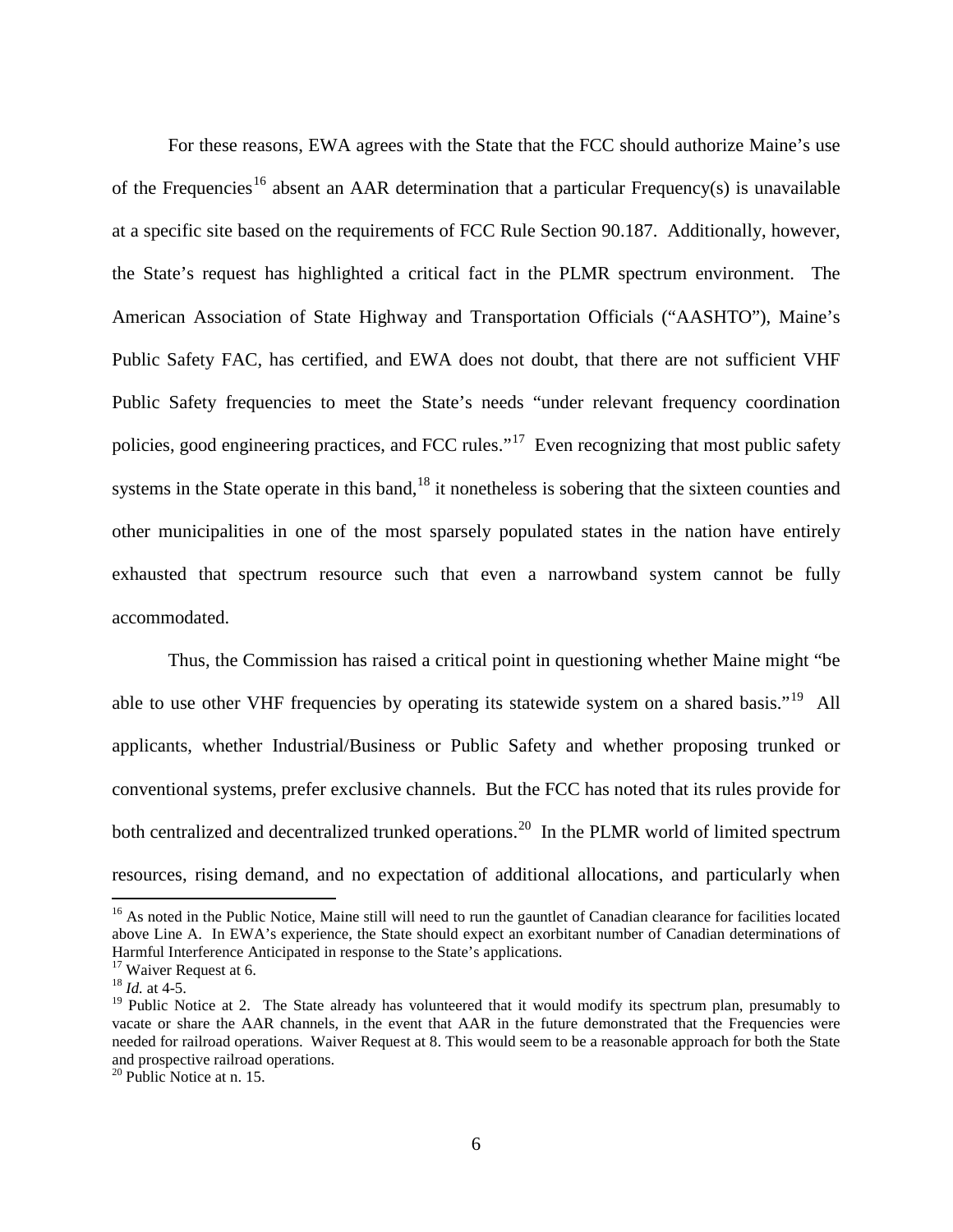available allocations such as 700 MHz and 800 MHz are deemed unusable, applicants may need to trim their exclusive spectrum expectations. It may be necessary to distinguish operations that must have channel assignment exclusivity from those whose communications could tolerate use of a shared channel where channel access exclusivity is achieved through technological capabilities. Such choices would not have to be made in a world of unlimited frequencies. This issue, as evidenced by this matter, cannot be ignored in the current PLMR spectrum environment.

### ENTERPRISE WIRELESS ALLIANCE

By:  $\_\_$  $\frac{1}{\sqrt{S}}$ 

Mark E. Crosby President/CEO 8484 Westpark Drive, Suite 630 McLean, Virginia 22102 (703) 528-5115

Counsel:

Elizabeth R. Sachs Lukas, Nace, Gutierrez & Sachs, LLP 8300 Greensboro Drive, Ste. 1200 McLean, VA 22102 (703) 584-8678

February 13, 2012